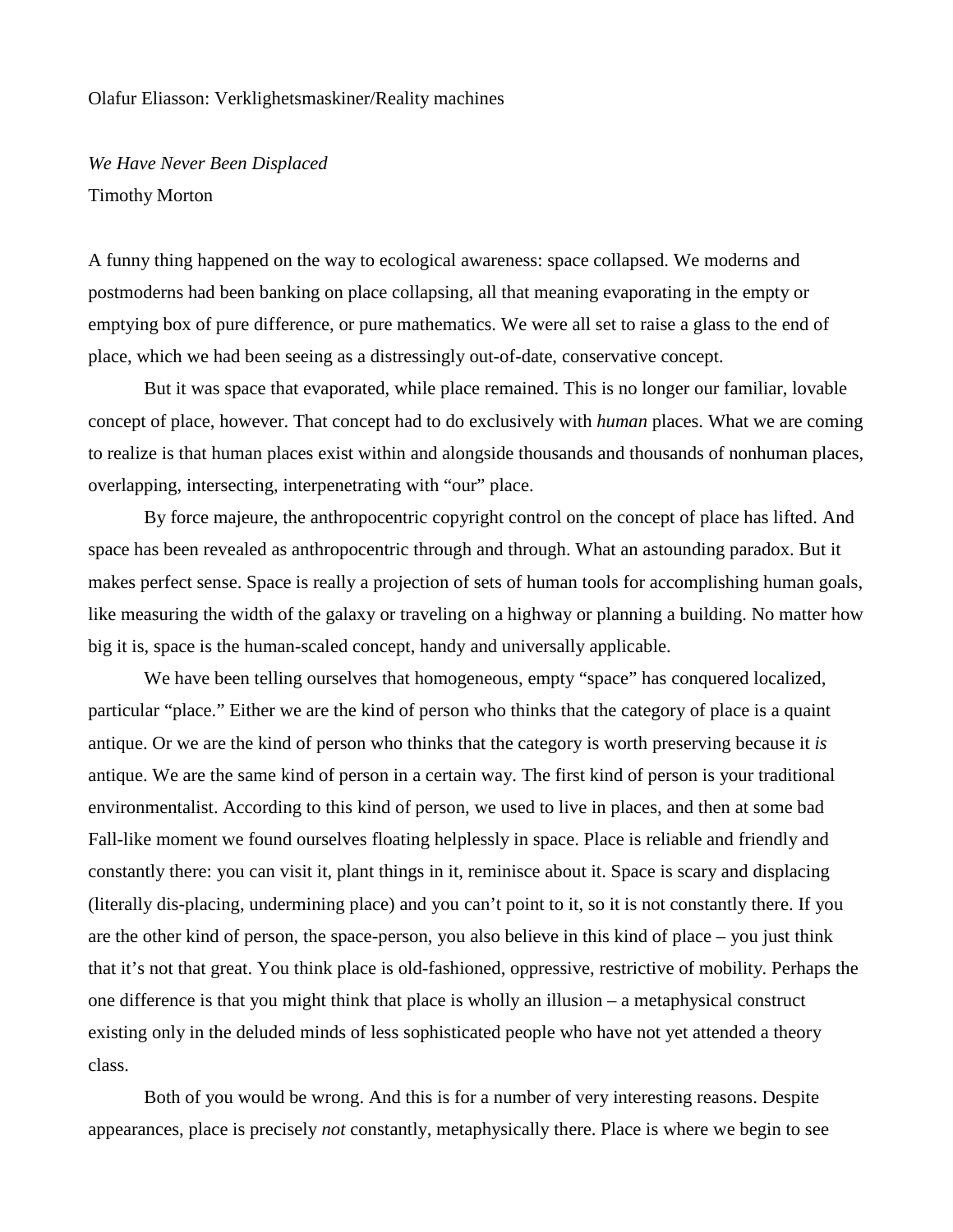how appearances and beings are weirdly inseparable in a disturbing, uncanny way that we cannot directly point to. And place is not exclusively my human realm, so it is not reliable either. Some other being might occupy it differently, and even more significantly; that other being might have its own version of place, overlapping (or not) with our place.

When we think about embodiment that way, things become very interesting. The idea that *We have never been disembodied*, the title of Olafur Eliasson's recent exhibition at Mirrored Gardens just outside Guangzhou, does not mean that we are solid and reliable and "there." Disembodiment – which is what the concept of space is all about – has turned out to be the solid, metaphysical, "reliable" one – the one we can rely on if we want to overrun an Indonesian spice forest in the Renaissance or organize a neat-looking factory farm. *We have never been disembodied* implies *We have never been displaced*: we are always caught in something, or rather we are always *caught in some things*. Place is like a room filled with a joyful plenitude of geometrical shapes, each one unique and distinct. What the shapes reveal has nothing to do with abstract extension designed for convenient anthropocentric access. A teeming world of possibilities is what appears, a crowded cocktail party of curves and planes, as if each shape were a person, with her or his own emotional time zone.

By putting beautiful giant spheres of thin glass amid human rubble, Eliasson shows us something uncanny: this pile of discarded things is its own place, not simply an abandoned human one. It is as if we were looking at the space time around two planets, somehow magically visible as metal and concrete and wood: a thick world, a rich world – rich not only in the conventional human sense, but rather rich in itself.

Many have pronounced the death of place since the 1970s. Yet the coordinates are terribly out of date. In a twist no one foresaw (because we were not looking outside the human), space has by no means conquered place. That postmodern meme was simply a late symptom of the modern myth of transcending one's material conditions.

*Exactly the opposite has occurred*. From the standpoint of the genuinely post-modern ecological era, what has collapsed is (the fantasy of empty, smooth) *space*. "Space" has revealed itself as the convenient fiction of white Western imperialist humans, just as Euclidean geometry has been revealed by relativity theory to be a small human-flavored region of a much more liquid Gaussian space time, its straight lines and concepts of space-as-container good enough to be getting on with if you want to voyage around the coast of Africa to reach the Spice Islands. The world is so much more independent of us and so much more playful than that. Just as Herman Minkowski proved relativity using geometry, Olafur Eliasson shows, in *Verklighetsmaskiner / Reality machines,* how geometrical beings have their own life, such that geometry is not just how humans format a preexisting blankness.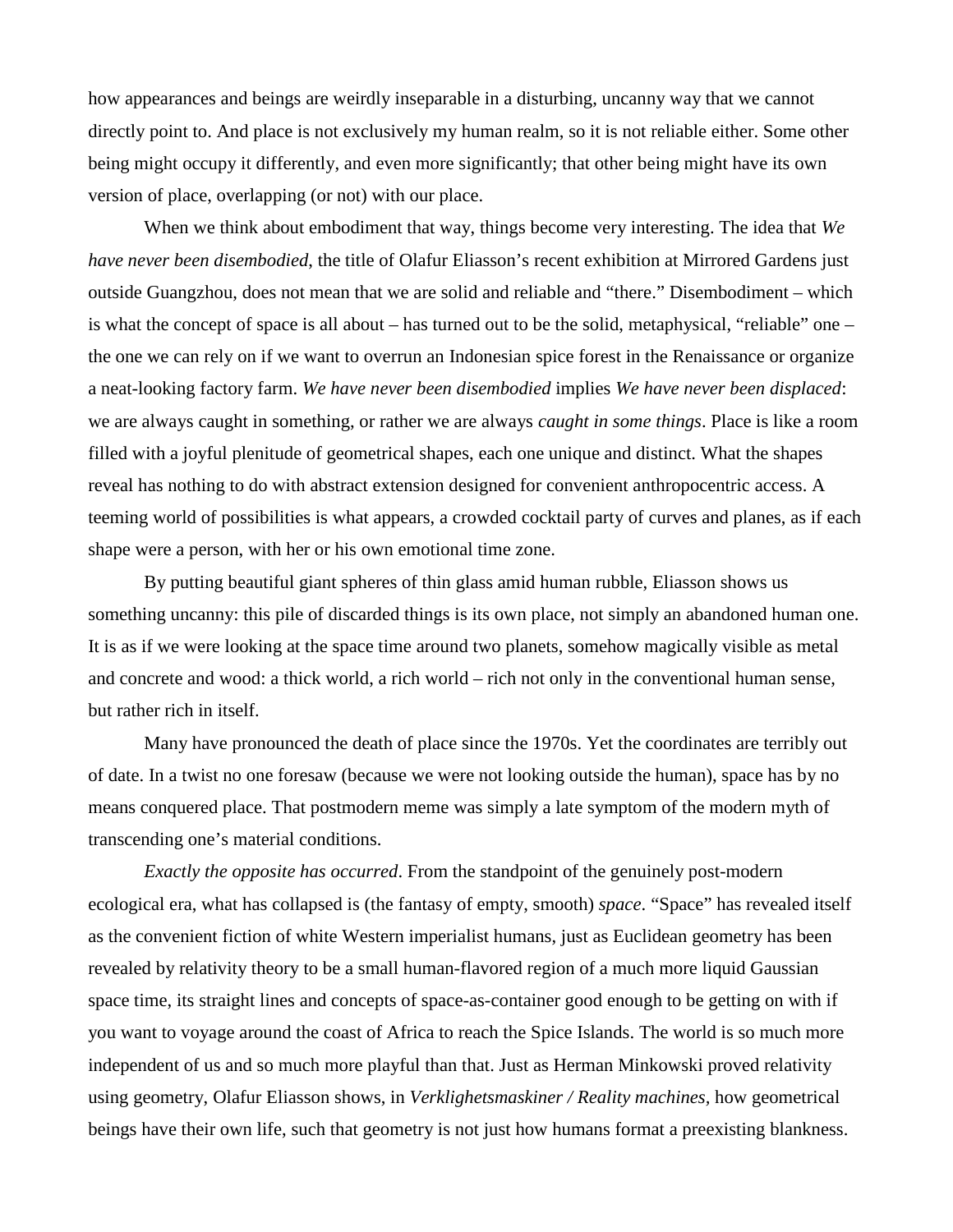According to relativity, a thing really is more like a fountain than a static lump, a turbulent surge. And there are always parts of reality that we will never see, even though we know they are happening.

*Space* has collapsed and *place* has emerged in its truly monstrous, wondrous, uncanny dimension, which is to say its non-human dimension. How? Now that the globalization dust has settled and the global warming data is in, we humans find ourselves on a very specific planet with a very specific biosphere. It's not Mars. It is planet Earth. It very much has to do with our awareness that we live in a sphere – the biosphere – on a sphere – Earth. This awareness has nothing to do with holding the whole world in our hands as we thought in the early 1970s we might be doing by now, especially if we had been touched by the Earthrise photographs from the Moon. Holding the world in your hands is a feeling of power: we could crush this glass ball if we wanted. Instead, we find ourselves like spectators who find themselves looking at one of Eliasson's glass globes: we are "there," observing things that slide against us, the powers emanated by the non-human spheres themselves.

Our sense of planet is not a cosmopolitan rush but rather the uncanny feeling that there are all kinds of places at all kinds of scale: dinner table, house, street, neighborhood, Earth, biosphere, ecosystem, city, bio-region, country, tectonic plate. Moreover and perhaps more significantly: bird's nest, beaver's dam, spider web, whale migration pathway, wolf territory, bacterial microbiome. And these places, as in the concept of spacetime, are inextricably bound up with different kinds of timescale: dinner party, family generation, evolution, climate, (human) "world history," DNA, lifetime, vacation, geology; and again the time of wolves, the time of whales, the time of bacteria. In the exhibition, the circus crowd of curves and surfaces smiles and plays, resistant to our agenda. It is as if the artist is not imposing his will, but rather appreciating an icosahedron or a complex net of parabolas as one would a lion or an oak tree. Curating them, as in caringly letting them be. Walking through them, our bodies tinted by their elemental colors. In so doing, we realize we are one shape among others, trundling or tumbling around with a spiky ball, a bristling star. We smile as we jostle along, relieved of the burden of being in the middle.

So many intersecting places, so many scales, so many non-humans. Place now has nothing to do with good old reliable constancy. What has dissolved is the idea of *constant presence*: the myth that something is real insofar as it is consistently, constantly "there." The concept *space* was always a constant-presencing machine for making things appear consistent and solid, to make them easier to colonize, enslave and plunder. Constant presence was part of an anthropocentric colonization protocol. The planetary awareness vaguely imagined by white Western humans in fantasies about the Spice Islands and global trade is now upon us, and it has nothing to do with the rush of deterritorialization, of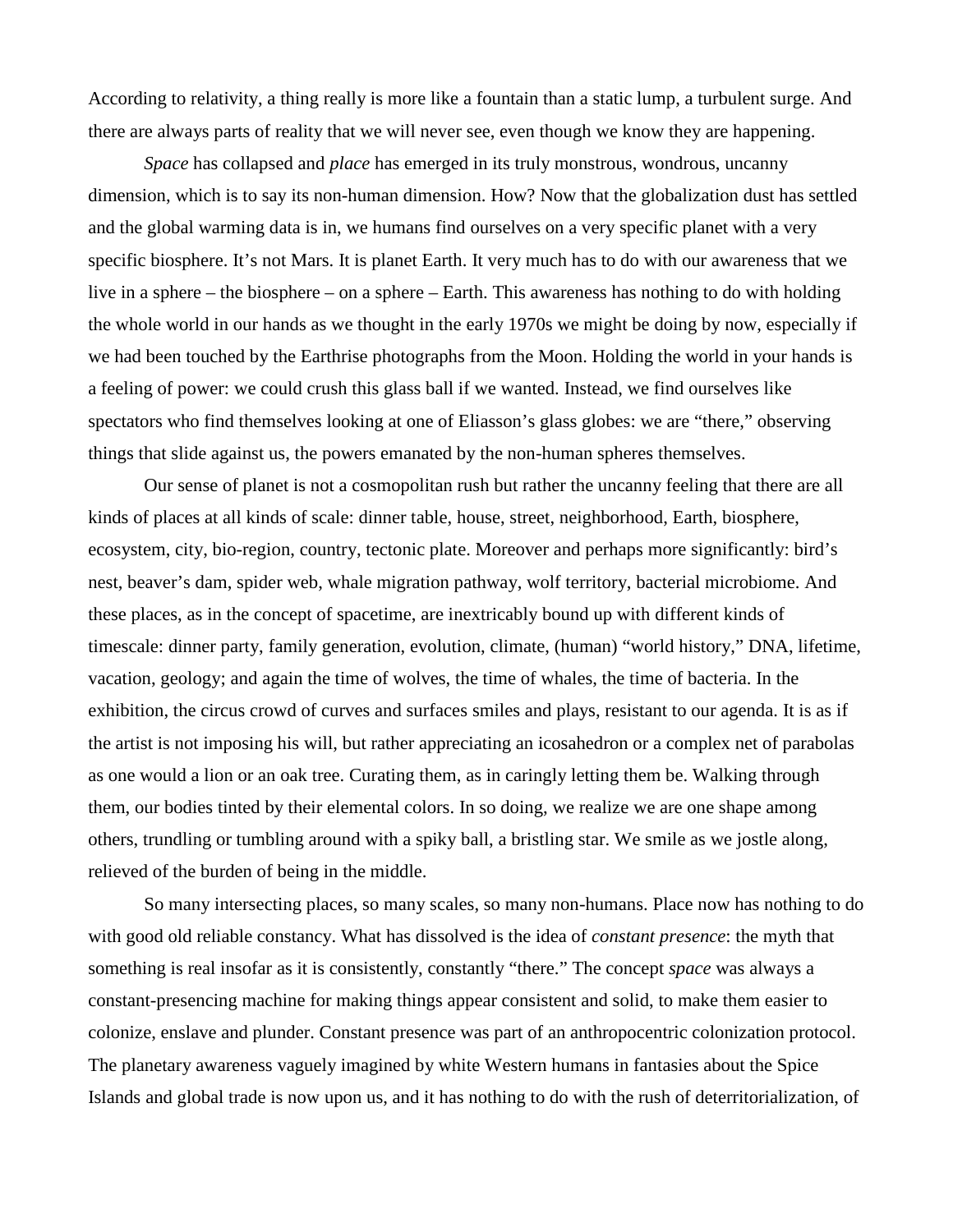finding oneself unbound and unhinged. It is almost the opposite. We find ourselves on the insides of much bigger *places* than those constituted by humans. Whose place is it anyway?

It is *space* that has turned out to be the anthropocentric concept, now that we are able to think it without a myth of constant presformatence. Celebrations of deracination and nostalgia for the old ways are both fictional. It is as obvious to any indigenous culture as it now is to anyone with datasets about global warming that these were stories white Westerners were telling themselves, two sides of the same story in fact. The ecological era is the revenge of place, but it's not your grandfather's place. This isn't some organic village we find ourselves in.

Place deeply involves time, because place does not stay still but bends and twists. When you approach your destination you can sometimes feel quite disoriented. You may enhance the magnification on Google Maps to make sure you are really there. The local is far from the totally known or knowable. It is familiar, which also means that it is uncanny (German *unheimlich*, related to *heimisch*, "familiar" and "unfamiliar," "intimate" and "monstrous" at the same time). Nearness does not mean obviousness: just ask someone looking at a dust mite down a scanning electron microscope. When massive entities such as global warming become thinkable, they grow near. They are so massively distributed that we can't directly grasp them empirically. We vaguely sense them out of the corner of our eye while seeing the data in the center of our vision. These "hyperobjects" remind us that *the local is in fact the uncanny*. Space evaporates. The nice clean box has melted. We are living on a Gaussian sphere where parallel lines do indeed meet. Things bend and fold. The empty void of space and the rush of infinity have been unmasked as parochial paradigms.

The holism in which the whole is greater than sum of its parts depends on some (false) concept of smooth, homogeneous universality or space or infinity. It depends in short on a Euclidean anthropocentric geometry. Since they do not fit into the quaint category of space, what hyperobjects reveal is that the whole is always weirdly *less* than the sum of its parts. Take the new "megacities" such as Houston. For architects and urban planners, megacities are hard to conceptualize: where do they start and stop? Can one even point to them, in a straightforward way? And isn't it strange that entities so obviously gigantic and so colossally influential on their surroundings and economies worldwide should be so hard to point to? The fact that we cannot point to megacities is profoundly because we have been looking in the wrong place for wholes. We keep wondering when the pieces will add up to something much greater. But now that we are truly aware of the global (as in global warming), we know that a megacity is a place among places that is bigger on the inside than it is on the outside. Places contain multitudes. Place is kaleidoscopic.